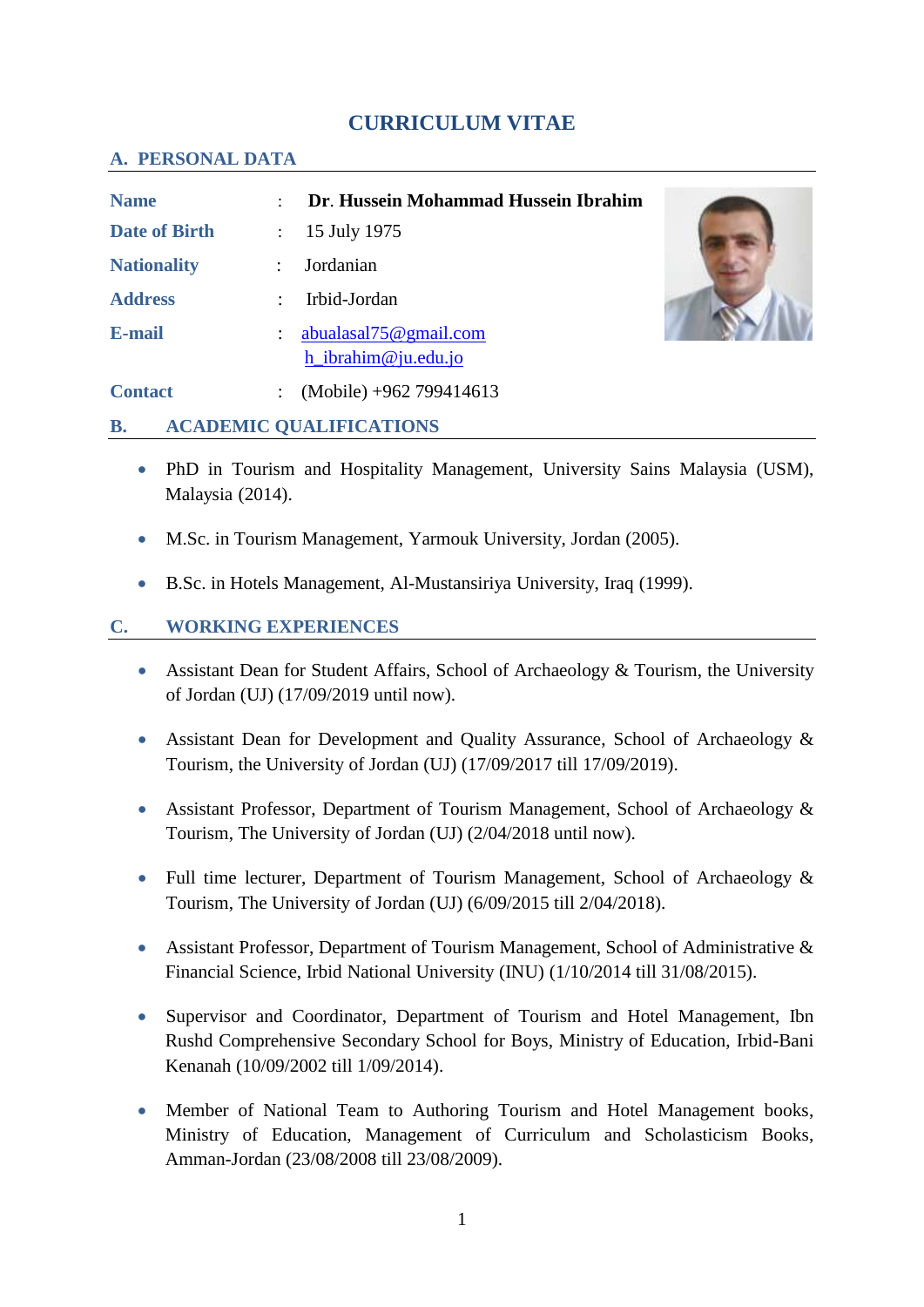Lecturer and Trainer in Tourism and Hotel Management Courses, Training and Consultation Office, Irbid National University, Irbid-Jordan (1/10/2001-till 29/08/2002).

## **D. JOURNAL PUBLICATIONS**

- 1. Hamzah Elrehail, Ibrahim Harazneh, Mohammad Abuhjeeleh, Amro Alzghoul, Sakher Alnajdawi, Hussein M. Hussein Ibrahim (2018) Employee Satisfaction, Human Resource Management Practices, and Competitive Advantage: The Case of Northern Cyprus, *European Journal of Management and Business Economics*, Accepted 20 June 2019, at:www.emeraldinsight.com/2444-8494.htm.
- 2. Nermin Al-khasawneh, Shadi Al-Hrout & Hussien M.Ibrahim (2018). The Role of Tourism Media in the Promotion of Domestic Tourism in Jordan (Governorate of Irbid as A model), *Journal of Tourism, Hospitality and Sports,* ISSN (Paper) 2312-5187 ISSN (Online) 2312-5179, Vol.37
- 3. Hussein M. Hussein Ibrahim, Shadi Ali Al-Hrout, Khaled Morshed Ayed Alsardia, Mohammad Ragab Al-Laymoun (2018) Factors Influencing Tourism Marketing Strategies in Jordanian Five Stars Hotels. *International Journal of Marketing Studies*, ISSN 1918-7203, Vol. 10, No. 4.
- 4. Hussein Abu Alasal, Shadi Ali Alhrout & Mohammad Allymoon (2016). Prosocial Behaviour of Front-Line Employees in the Jordanian Hotels Industry, *Journal of Tourism, Hospitality and Sports*, ISSN (Paper) 2312-5187 ISSN (Online) 2312-5179, Vol.23.
- 5. Ramzi Alrousan, Hussien Ibrahim, Malek Bader & Ismaiel Abuamoud (2016). Sustainable Tourism Development in Jordan: Destination Attributes Effects on Tourist Expenditure. A Case Study of Domestic Tourism in Aqaba City, *Journal of Environment Management and Tourism*, Volume VII, Issue 4(16) Winter 2016.
- 6. Malek Bader, Ramzi Alrousan, Ismaeil Abuamoud & Hussein Abu Alasal (2016). Urban Tourism in Jordan: Challenges and Opportunities Case Study: Amman, *British Journal of Economics, Management & Trade*, 12(4): 1-11, 2016.
- 7. Ahmad Puad Mat Som, Bashar Alhaj Mohammad & Hussein M. Hussein (2010). Shopping Motivation Factors at Tourist Night Markets, *Journal of Tourism*, XI (1), 1- 11.

# **E. BOOK PUBLICATIONS**

- 1. Hussein M. Hussein, Adnan Daoud & Hitham Samara (2009). *Front Office Management-Level One,* Amman, Jordan: Ministry of Education Press.
- 2. Isam Al-Makhadmeh & Hussein M. Hussein (2009). *Travel and Tourism-Level One,* Amman, Jordan: Ministry of Education Press.
- **F. PUBLICATION IN CONFERENCE PROCEEDINGS**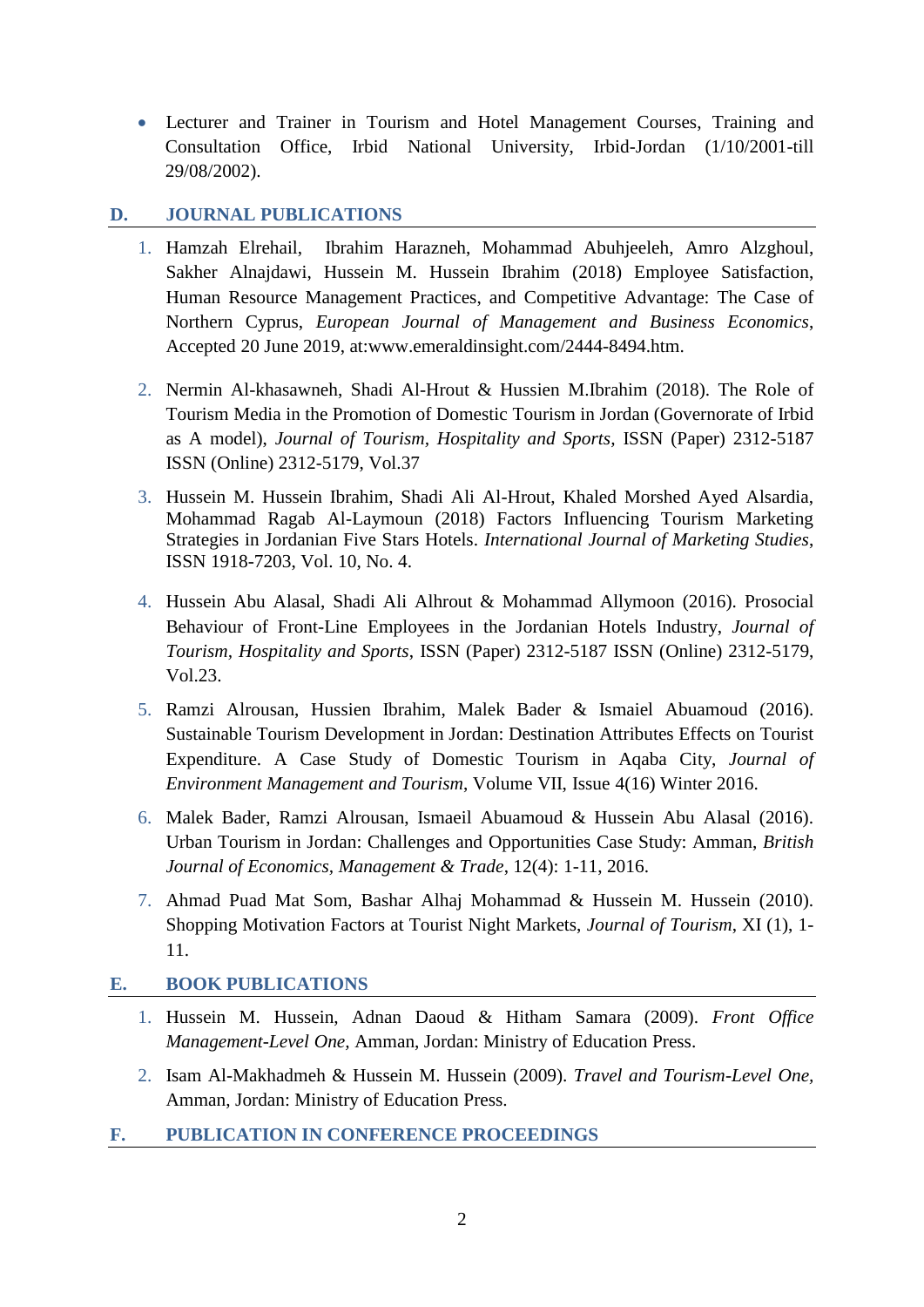- 1. Shadi Ali Al Hrout, Badaruddin Mohamed and Hussein Mohammad Hussein. *Rural*  Tourism; A Dynamic Role in Non-Urban Areas, Presented paper: at the 3<sup>rd</sup> Regional Conference on Tourism Research (RCTR 2013). Langkawi, Malaysia 29-31 Oct, 2013.
- 2. Ahmad Puad Mat Som, Hussein Mohammad Hussein & Abdul Aziz Hussein (2010). *Rural Tourism as Primary Niche in Non-Urban Tourism Typology*, Paper presented at the 1<sup>st</sup> Regional Conference on Tourism Research (RCTR 2010). Penang, Malaysia on 13-14 December 2010.
- 3. Participation and Attendance at the 4th International Conference on Built *Environmental* in Developing Countries (ICBEDC), Organized by Universti Sains Malaysia (USM) and University of south Australia (UniSA), Penang Malaysia on 1<sup>st</sup> - $2<sup>nd</sup>$  December (2010).
- 4. Hussein M. Hussein, Ahmad Puad Mat Som & Bashar Al-Haj Mohammad (2010). *Tourism and Environmental Impacts in the Gulf of Aqaba, Jordan*, Paper presented at the 3rd International Conference on Southeast Asian Natural Resources and Environmental Management (SANREM), Kota Kinabalu Sabah, Malaysia on 3-5 August 2010.
- 5. Hussein M. Hussein, Ahmad Puad Mat Som & Mohammad Al-Badarneh (2010). Factors *Influencing Length of Stay and Expenditure of Local Tourists: the Case of Aqaba Destination-Jordan*, Paper presented at the International Graduate Tourism Research Conference, Kuala Lumpur, Malaysia on 16-17 April 2010.
- 6. Mohammad Al-Badarneh, Ahmad Puad Mat Som & Hussein M. Hussein (2010). *Social Exchange Theory in Tourism; Between Effective and Inadequate*, Paper presented at the International Graduate Tourism Research Conference, Kuala Lumpur, Malaysia on 16-17 April 2010.

#### **G. TRAINING COURSES**

- Galileo system (Airline Reservation & Ticketing), TIM-Travel & Tourism, from 1 September 2014 to 1 October 2014 with a total of 120 hours.
- Fidelio System (80 Hours), Al-Balqa' Applied University, Jordan (16/8/2008 to 2/9/2008).
- SPSS (Statistical Package for the Social Sciences), USM, Penang, Malaysia (1/12/2010 to 5/12/2010).
- Comprehensive Computer Course (Word, Excel, Power Point, Access & Internet), Irbid, Jordan (10/2/2002 to 17/4/2002).
- Ticketing & Tariff and Passengers Handling Courses, Baghdad, Iraq (9/8/1998 to 3/9/1998).